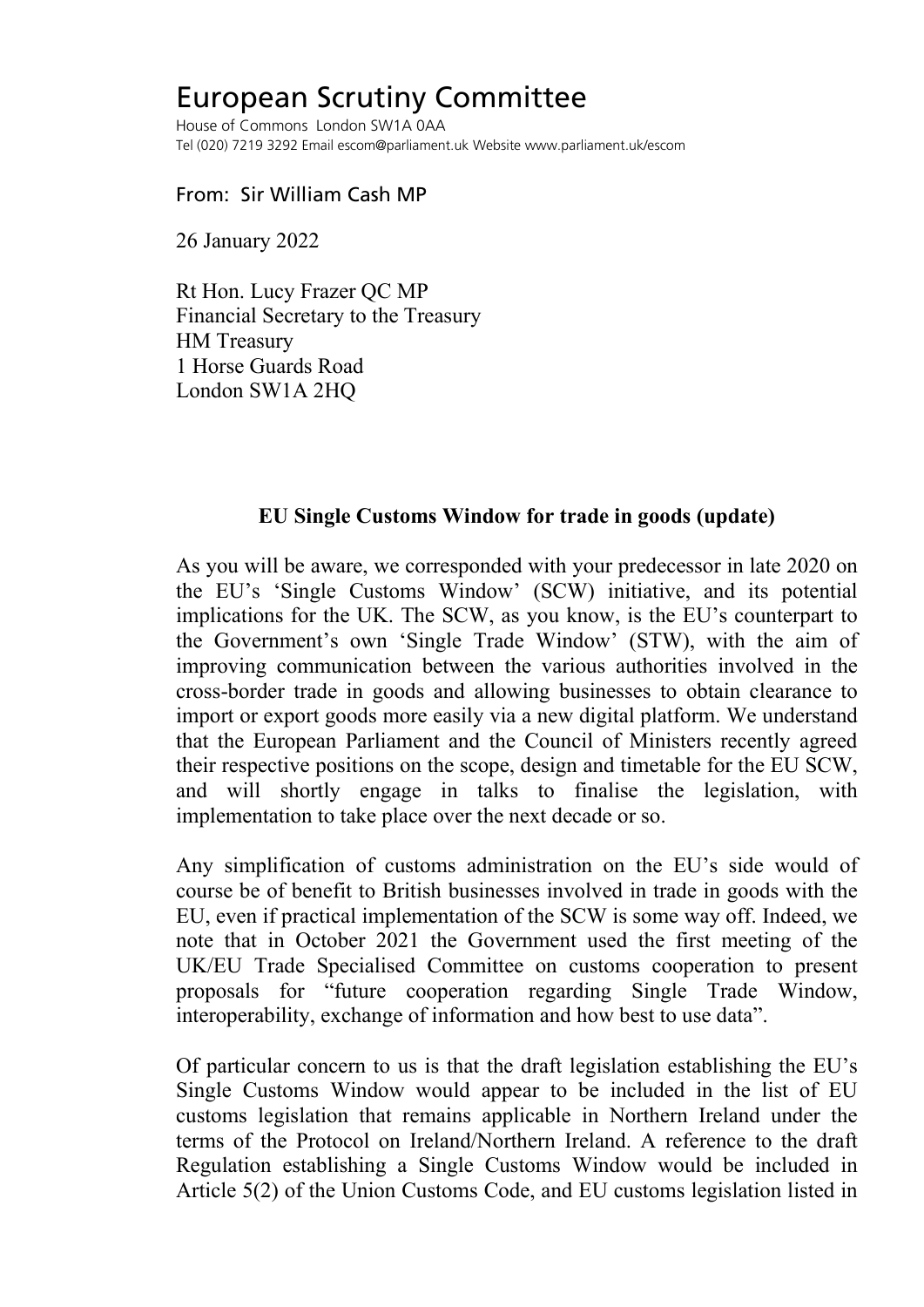that Article remains applicable in Northern Ireland under Article 5(3) of the Protocol on Ireland/Northern Ireland. As such, given how the Protocol requires the application of EU customs rules to goods moved from Great Britain to Northern Ireland, the new arrangement for submitting customs and regulatory documentation could also apply to such intra-UK trade. In December 2020, your predecessor said that the Government was still "considering the question of whether the Protocol immediately applies the Single Window Regulation to customs operations in Northern Ireland" and that "it has not yet been determined whether the Regulation [establishing the SCW] has direct effect" under the Protocol.

Since then, we have not received any further information on the outcome of the Government's consideration of this matter. Similarly, we do now know if the EU has raised the issue in the Joint Consultative Working Group, where new EU legislation with potential application in Northern Ireland under the Protocol is discussed. *Should* the EU SCW apply in Northern Ireland, it also remains unclear how any overlap between the EU SCW and UK STW in Northern Ireland would be resolved (although the Government has previously said that it was its intention that "in a scenario where both Single Windows apply to Northern Ireland […] traders who need to interact with both systems will only need to submit data once via a single online portal"). It is unclear if the Government has had discussions with the EU to make such a joined-up approach across two different customs jurisdictions a technical reality.

While we appreciate that the Government is currently engaged in attempts to renegotiate that Protocol to reduce the scope of application of EU customs rules to GB-NI movements, the UK's proposals would still require the application of EU customs rules in certain cases where the goods are destined for the EU Single Market. In any event, we have not received confirmation from the Government that its proposals for amendments to the Protocol have been, or are likely to be, accepted by the EU.

In light of the above, we would be grateful if you could:

- clarify what conclusion the Government has reached about the applicability of the EU Regulation establishing the Single Customs Window under the Northern Ireland Protocol and, similarly, if the EU has expressed an expectation that the UK would have to implement the SCW in respect of Northern Ireland, either in the Joint Consultative Working Group or otherwise;
- explain how the Government, if the SCW may indeed be applicable in Northern Ireland under the Protocol, would ensure its ambition of having a "single online portal" for traders that need to engage with both the EU SCW and UK STW, and what discussions to that effect have